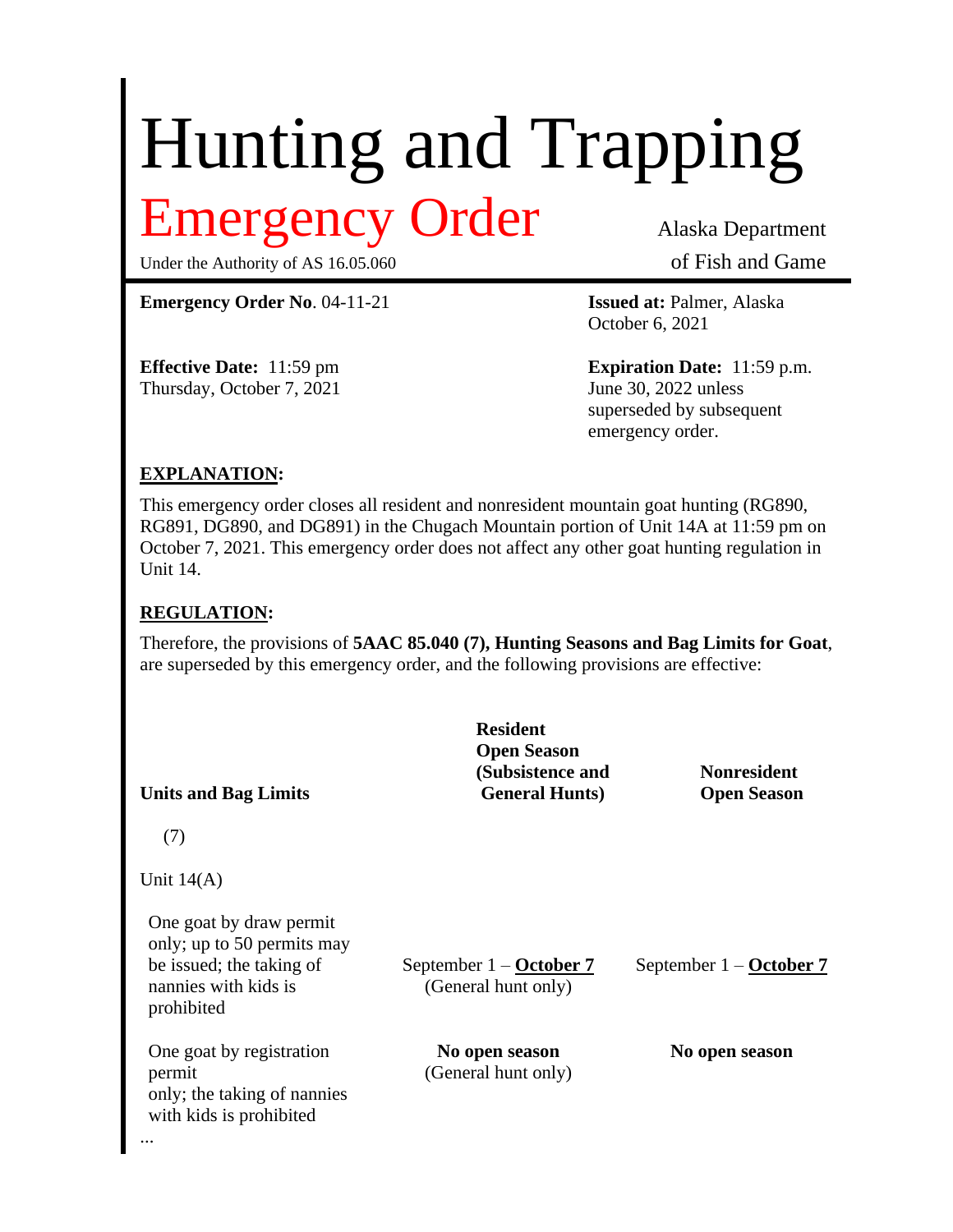All other goat hunting regulations remain unchanged and are not affected by this emergency order.

> Doug Vincent Lang Commissioner

> > By delegation to: Tim C. Peltier

*Tim C Peltier*

Area Wildlife Biologist

#### **JUSTIFICATION:**

Annual hunting quotas for goats in 14A are based on 7% of the adult population. The 3-year average adult population for the Chugach portion of Unit 14A is 209 goats. As a result, this year's quota for harvest was 15 goat points. Under the goat point system, a billy counts as 1 point, and a nanny counts as 2 points. As of 6 October 2021, a total of 15 points have been taken (5 billies and 5 nannies.) To prevent the goat harvest quota from being exceeded, the department is closing all goat hunts in Subunit 14A. Harvest from the draw hunt permits (DG890 and DG891) totaled 13 goat points as of 4 October 2021 and prevented the issuance of the registration hunt permits this year.

#### **DISTRIBUTION:**

This emergency order is distributed to the recipients listed below. Copies are available from Department of Fish and Game offices in Anchorage, Palmer, Soldotna, Homer and Fairbanks.

- 1. Lieutenant Governor's Office
- 2. Assistant Attorney General (Board of Game Liaison)
- 3. Commissioner, Department of Fish and Game
- 4. Division of Wildlife Conservation **Director** Deputy Director Assistant Directors Regional Supervisors Area Biologists (Region IV) Regulatory Coordinator Information Services Information Center, Anchorage Information Center, Fairbanks Webmaster
- 5. Division of Boards **Director** Board of Game